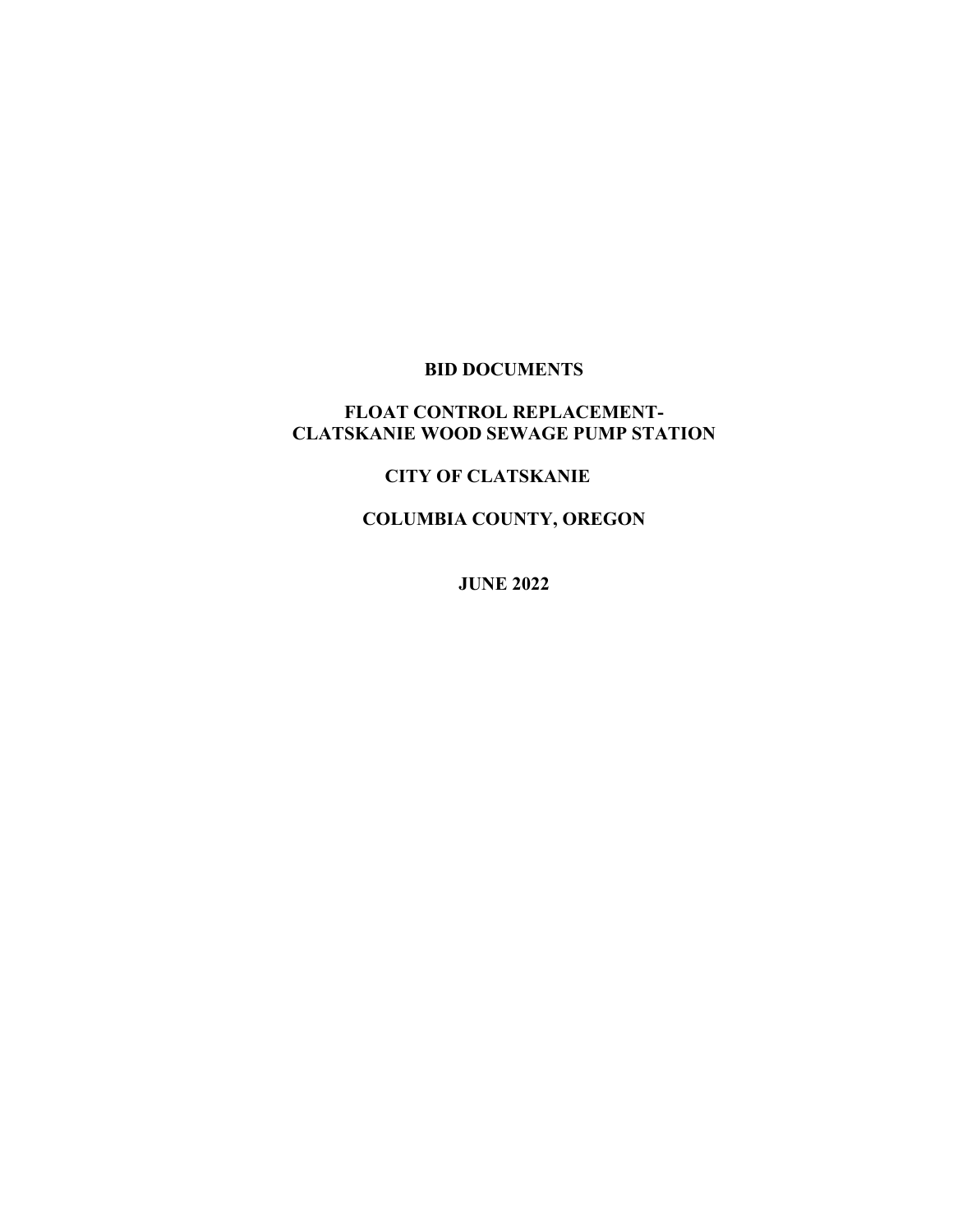### **NOTICE TO CONTRACTORS**

Sealed bids for the City of Clatskanie, **FLOAT CONTROL REPLACEMENT-CLATSKANIE WOOD SEWAGE PUMP STATION,** will be received by the City of Clatskanie until 3:00 PM, Thursday, – June 23, 2022. Bids shall be addressed to Mr. Greg Hinkelman, City Manager, 75 South Nehalem Street, P.O. Box 9, Clatskanie, OR 97016. At 3:00 PM. Bids will be opened and read aloud in the City Hall Council Chambers, Clatskanie, OR.

Specifications are available for review at the City of Clatskanie's administrative offices, located at 75 South Nehalem Street, Clatskanie, Oregon 97016, telephone number: (503) 728-2622. No bids shall be considered unless the Bidder is registered with the Construction Contractors Board as required by ORS 671.530.

To be considered, bids must follow bidding instructions including but not limited to completion of bidding forms provided and accompanied by a 10% bid security in favor of the City of Clatskanie. Each bidder must indicate in the space provided on the Bid Proposal whether they are a Resident or Non-Resident Bidder, pursuant to ORS 270.029. The successful bidder will be required to possess a current Clatskanie City Business License before finalizing the Contract Agreement with the City.

The City of Clatskanie reserves the right to reject any or all bids not in compliance with all prescribed bidding procedures and requirements, may reject for good cause any and all bids upon a finding of the agency it is in the public interest to do so, and may waive all informalities. No bidder may withdraw or modify his bid prior to the lapse of thirty (30) days after the bid opening.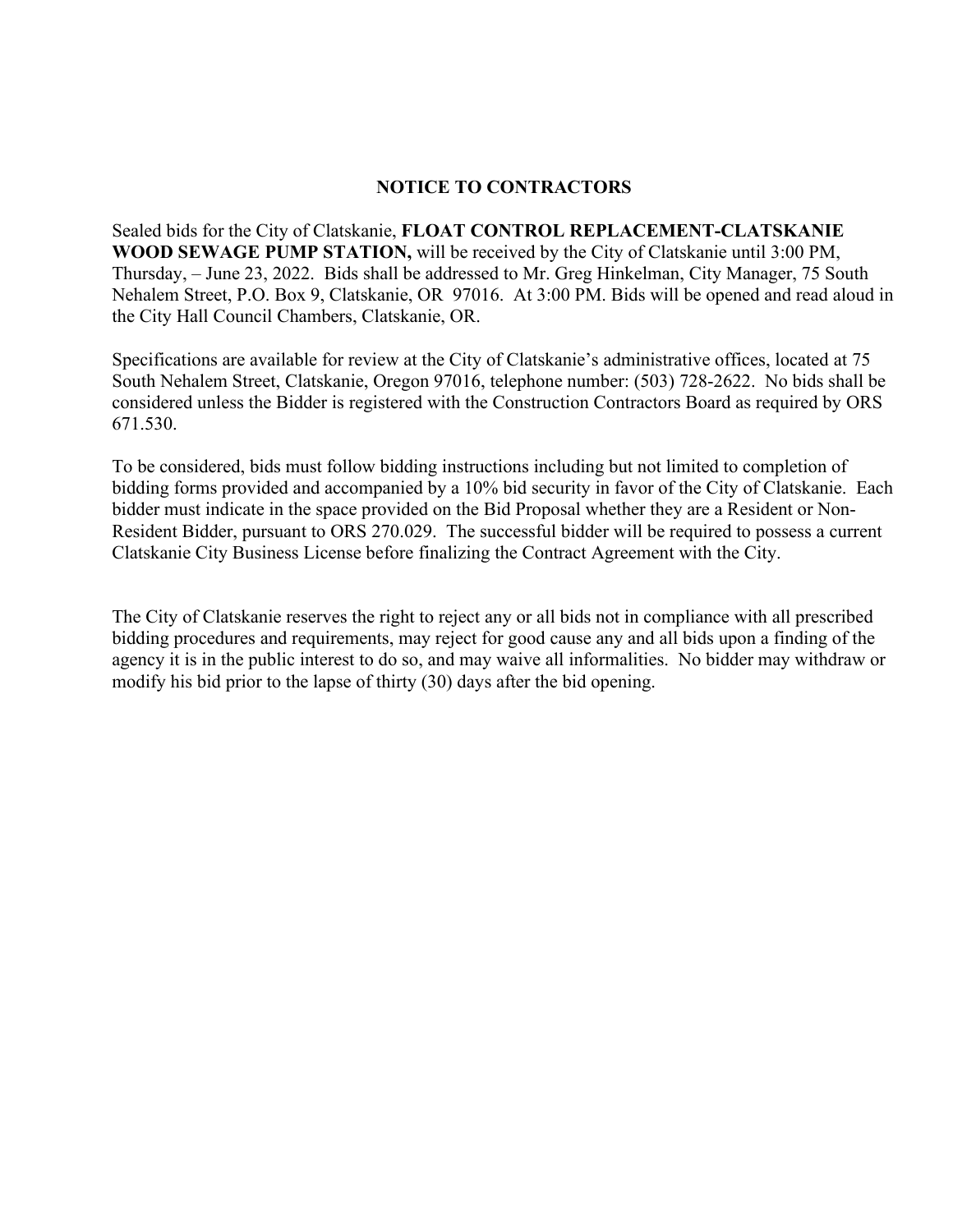### **BID PROPOSAL**

To: Mayor and City Council June 1, 2022 City of Clatskanie 75 South Nehalem Street P.O. Box 9 Clatskanie, OR 97016

| Item# | <b>Description</b>                                                                                                                                                                                                                                                                                                                                                                                                                                                                                           | <b>Price</b> |
|-------|--------------------------------------------------------------------------------------------------------------------------------------------------------------------------------------------------------------------------------------------------------------------------------------------------------------------------------------------------------------------------------------------------------------------------------------------------------------------------------------------------------------|--------------|
| 1.    | Contractor to rewire the lift station at the<br>Clatskanie Woods location. The goal is to remove<br>the existing analog controller from the control<br>scheme and convert to level switches (floats) for<br>motor control.<br>New relays, floats, and other controls, need to be<br>added and the controls reworked as required to<br>make this change.<br>Redlined as built drawings to be provided upon<br>completion of the work.<br>Contractor to provide an electrical permit for this<br>installation. |              |
|       | <b>Total:</b>                                                                                                                                                                                                                                                                                                                                                                                                                                                                                                |              |

- **1. The cost includes to furnish labor, supervision, materials, and equipment. Also includes the complete milage/travel times and accommodation charges.**
- **2. The warranty period for the work is 2 year including parts and labor.**
- **3. The contractor will provide the city with liability insurance coverage of \$ 1,000,000.**

**Name of the contractor:** 

**Address:**

**City: State:**